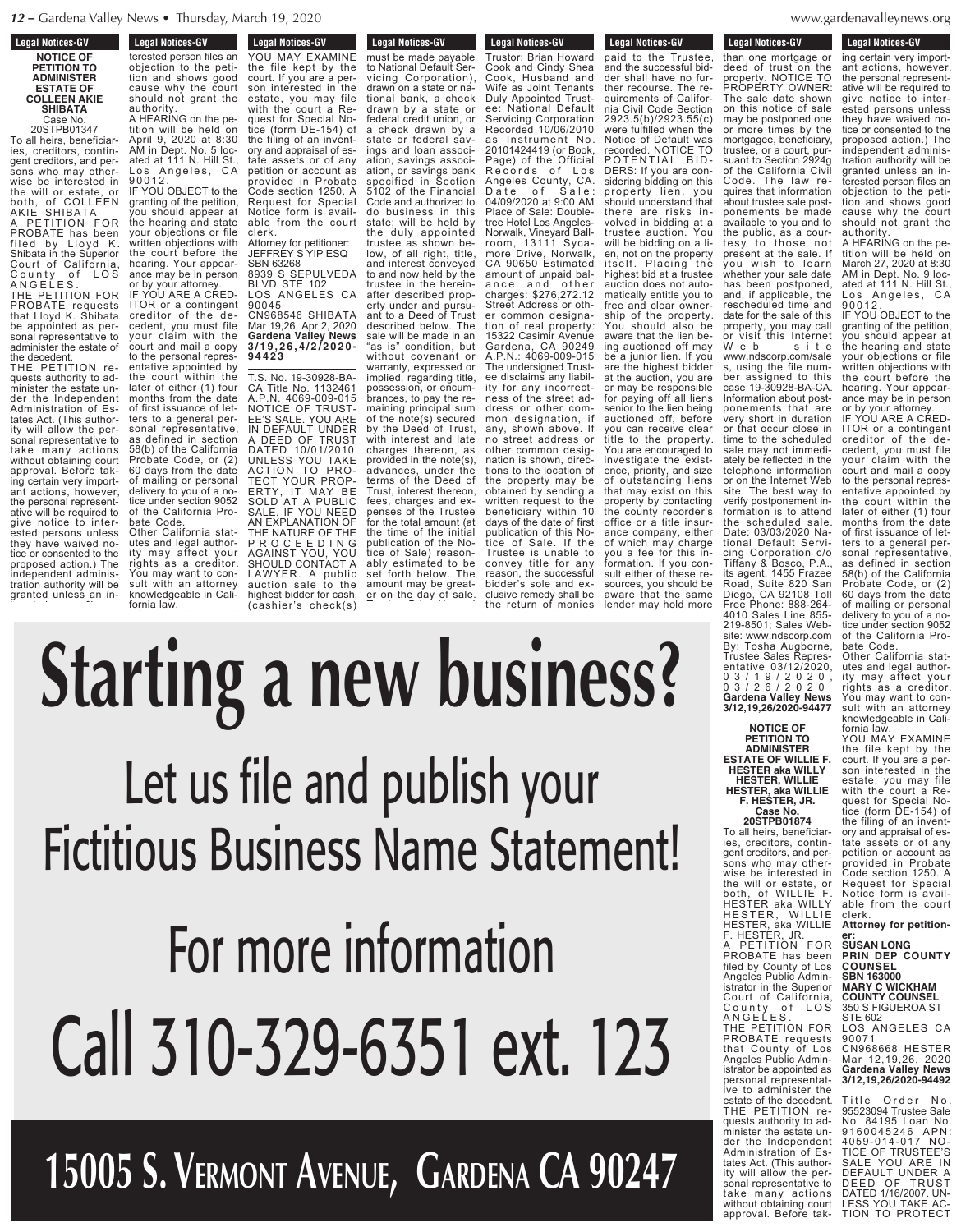$PWS. OYQ$ www.gardenavalleynews.org  $\ldots$   $\ldots$   $\ldots$   $\ldots$   $\ldots$   $\ldots$   $\ldots$   $\ldots$   $\ldots$   $\ldots$   $\ldots$   $\ldots$   $\ldots$   $\ldots$   $\ldots$   $\ldots$   $\ldots$   $\ldots$   $\ldots$   $\ldots$   $\ldots$   $\ldots$   $\ldots$   $\ldots$   $\ldots$   $\ldots$   $\ldots$   $\ldots$   $\ldots$   $\ldots$   $\ldots$   $\ldots$   $\ldots$   $\ldots$   $\ldots$   $\ldots$   $\ldots$ 

**Legal Notices-GV** Legal Nutles-GV YOUR PROPERTY, IT MAY BE SOLD AT A PUBLIC SALE. IF YOU NEED AN EXPLANA-TION OF THE NATURE OF THE P R O C E E D I N G S AGAINST YOU, YOU SHOULD CONTACT A LAWYER. On 4/7/2020 at 10:30 AM, CALI-FORNIA TD SPECIAL-ISTS as the duly appointed Trustee under and pursuant to Deed of Trust Recorded on 1/24/2007 as Instrument No. 20070147375 in book N/A, page N/A of official records in the Office of the Recorder of Los Angeles County, California, executed by: MICHELLE R. BAR-ROW, A SINGLE WO-MAN , as Trustor AR-GENT MORTGAGE COMPANY, LLC , as Beneficiary WILL SELL AT PUBLIC AUCTION TO THE HIGHEST BIDDER FOR CASH (payable at time of sale in lawful money of the United States, by cash, a cashier's check drawn by a state or national bank, a check drawn by a state or federal credit union, or a check drawn by a state or federal savings and loan association, savings association, or savings bank specified in section 5102 of the Financial Code and authorized to do business in this state). At: Behind the fountain located in Civic Center Plaza located at 400 Civic Center Plaza, Pomona, CA 91766, NOTICE OF TRUSTEE'S SALE – continued all right, title and interest conveyed to and now held by it under said Deed of Trust in the property situated in said County California describe the land therein: LOT 110, OF TRACT NO. 23035, IN THE CITY OF GARDENA, COUNTY OF LOS ANGELES, STATE OF CALIFORNIA, AS PER MAP RECORDED IN BOOK 608, PAGES 60 TO 64 INCLUSIVE OF MAPS, IN THE OF-FICE OF THE COUNTY RECORD-ER OF SAID COUNTY. The property heretofore described is being sold "as is". The street address and other common designation, if any, of the real prop-erty described above is purported to be: 13908 ARCTURUS AVENUE GARDENA, CA 90249. The undersigned Trustee disclaims any liability for any incorrectness of the street address and other common designation, if any, shown herein. Said sale will be made, but without covenant or warranty, expressed or implied, regarding title, possession, or encumbrances, to pay the remaining principal sum of the note(s) secured by said Deed of Trust, with interest thereon. as provided in said note(s), advances, if any, under the terms of the Deed of Trust, estimated fees, charges and expenses of the Trustee and of trusts created by said Deed

**Legal Notices-GV Legal Nutries-GV** of Trust, to-wit \$159,040.25 (Estimated). Accrued interest and additional advances, if any, will increase this figure prior to sale. The beneficiary under said Deed of Trust heretofore executed and delivered to the undersigned a written Declaration of Default and Demand for Sale, and a written Notice of Default and Election to Sell. The undersigned caused said Notice of Default and Election of Sell to be recorded in the county where the real property is located and more than three months have elapsed since such recordation. DATE: 3/3/2020 CALI-FORNIA TD SPECIAL-IST, as Trustee 8190 EAST KAISER BLVD., ANAHEIM HILLS, CA 92808 PHONE: 714- 2 8 3 - 2 1 8 0 F O R TRUSTEE SALE IN-FORMATION LOG ON T O :

www.stoxposting.com CALL: 844-477-7869 PATRICIO S. INCE', VICE PRESIDENT CALIFORNIA TD SPE-CIALIST IS A DEBT COLLECTOR AT-TEMPTING TO COL-LECT A DEBT. ANY INFORMATION OB-TAINED WILL BE USED FOR THAT PURPOSE. "NOTICE TO POTENTIAL BID-DERS: If you are considering bidding on this property lien, you should understand that there are risks involved in bidding at a trustee auction. You will be bidding on a lien, not on the property itself. Placing the highest bid at a trustee auction does not automatically entitle you to free and clear ownership of the property. You should also be aware that the lien being auctioned off may be a junior lien. If you are the highest bidder at the auction, you are or may be responsible for paying off all liens senior to the lien being auctioned off, before you can receive clear title to the property. You are encouraged to investigate the existence, priority, and size of outstanding liens that may exist on this property by contacting the county recorder's office or a title insurance company, either of which may charge you a fee for this information. If you consult either of these resources, you should be aware that the same lender may hold more than one mortgage or deed or trust on the property. NOTICE TO PROPERTY OWNER: The sale date shown on this notice of sale may be postponed one or more times by the mortgagee, beneficiary, trustee, or a court, pursuant to Section 2924g of the California Civil Code. The law requires that information about trustee sale postponements be made available to you and to the public, as a courtesy to those not present at the sale. If you wish to learn<br>.

**Legal Notices-GV** Legal Nutries-QV whether your sale date has been postponed, and, if applicable, the rescheduled time and date for the sale of this property, you may call 844-477-7869, or visit this internet Web site www.stoxposting.com, using the file number assigned to this case T.S.# 84195. Information about postponements that are very short in duration or that occur close in time to the scheduled sale may not immediately be reflected in the telephone information or on the Internet Web<br>site. The best way to The best way to verify postponement information is to attend the scheduled sale." CALIFORNIA TD SPE-CIALISTS Attn: Teri Snyder 8190 East Kaiser Blvd. Anaheim Hills, CA 92808 **Gardena Valley News 3/12,19,26/2020-94518** Title Order No.

1297951cad Trustee Sale No. 83926 Loan No. GARDENA-PAR-SONS APN: 4059-005- 044 NOTICE OF TRUSTEE'S SALE YOU ARE IN DE-FAULT UNDER A DEED OF TRUST DATED 12/17/2018. UNLESS YOU TAKE ACTION TO PRO-TECT YOUR PROP-ERTY, IT MAY BE SOLD AT A PUBLIC SALE. IF YOU NEED AN EXPLANATION OF THE NATURE OF THE P R O C E E D I N G S AGAINST YOU, YOU SHOULD CONTACT A LAWYER. On 4/1/2020 at 10:30 AM, CALI-FORNIA TD SPECIAL-ISTS as the duly appointed Trustee under and pursuant to Deed of Trust Recorded on 1/15/2019 as Instrument No. 20190040595 in book N/A, page N/A of official records in the Office of the Recorder of Los Angeles County, California, executed by: PEGGY L. PARSON, TRUSTEE OF THE PARSON FAMILY LIV-ING TRUST, DATED OCTOBER 13, 2018 , as Trustor RZ GROUP, A CALIFORNIA LIM-ITED LIABILITY COM-PANY, AS TO AN UN-D I V I D E D 345,600/384,000 IN-TEREST TSASU, LLC, A CALIFORNIA LIM-ITED LIABILITY COM-PANY, AS TO AN UN-D I V I D E D 38,400/384,000 IN-TEREST , as Benefi-ciary WILL SELL AT PUBLIC AUCTION TO THE HIGHEST BID-DER FOR CASH (payable at time of sale in lawful money of the United States, by cash, a cashier's check drawn by a state or national bank, a check drawn by a state or federal credit union, or a check drawn by a state or federal savings and loan association, savings association, or savings bank specified in section 5102 of the Financial Code and authorized to do business in this state). At: Behind the fountain located in Civic Center Plaza locter Plaza, Pomona, CA

**Legal Notices-GV** Legal Nutices-GV 91766, NOTICE OF TRUSTEE'S SALE – continued all right, title and interest conveyed to and now held by it under said Deed of Trust in the property situated in said County, California described the land therein: Lot 211, as shown on that certain Map entitled Tract No 22243, which Map was filed in the Office of the Recorder of the County of Los Angeles, State of California in Book 598 of Maps Page(s) 96 to 100. The property heretofore described is being sold "as is". The street address and other common designation, if any, of the real property described above is purported to be: 13509 ARCTUR-U S A V E N U E GARDENA, CA 90249. The undersigned Trustee disclaims any liability for any incorrectness of the street address and other com-<br>mon-designation if mon designation, any, shown herein. Said sale will be made, but without covenant or warranty, expressed or implied, regarding title, possession, or encumbrances, to pay the remaining principal sum of the note(s) secured by said Deed of Trust, with interest thereon, as provided in said note(s), advances, if any, under the terms of the Deed of Trust, estimated fees, charges and expenses of the Trustee and of trusts created by said Deed of Trust, to-wit \$459,838.44 (Estimated). Accrued interest and additional advances, if any, will increase this figure prior to sale. The beneficiary under said Deed of Trust heretofore executed and delivered to the undersigned a written Declaration of Default and Demand for Sale, and a written Notice of Default and Election to Sell. The undersigned caused said Notice of Default and Election of Sell to be recorded in the county where the real property is located and more than three months have elapsed since such recordation. DATE: 3/4/2020 CALI-FORNIA TD SPECIAL-IST, as Trustee 8190 EAST KAISER BLVD., ANAHEIM HILLS, CA 92808 PHONE: 714- 2 8 3 - 2 1 8 0 F O R TRUSTEE SALE IN-FORMATION LOG ON T O : www.stoxposting.com CALL: 844-477-7869 PATRICIO S. INCE', VICE PRESIDENT

CALIFORNIA TD SPE-CIALIST IS A DEBT COLLECTOR AT-TEMPTING TO COL-LECT A DEBT. ANY INFORMATION OB-TAINED WILL BE USED FOR THAT PURPOSE. "NOTICE TO POTENTIAL BID-DERS: If you are considering bidding on this property lien, you<br>should\_understand\_that there are risks involved in bidding at a trustee auction. You will be bidding on a li-

**Legal Notices-GV** Legal Nutles-GV **Legal Notices-GV** Legal Notices-GV en, not on the property itself. Placing the highest bid at a trustee auction does not automatically entitle you to free and clear ownership of the property. You should also be aware that the lien being auctioned off may be a junior lien. If you are the highest bidder at the auction, you are or may be responsible for paying off all liens senior to the lien being auctioned off, before you can receive clear title to the property. You are encouraged to investigate the existence, priority, and size of outstanding liens that may exist on this property by contacting the county recorder's office or a title insurance company, either of which may charge you a fee for this information. If you consult either of these resources, you should be aware that the same lender may hold more than one mortgage or deed or trust on the property. NOTICE TO PROPERTY OWNER: The sale date shown on this notice of sale may be postponed one or more times by the mortgagee, beneficiary, trustee, or a court, pursuant to Section 2924g of the California Civil Code. The law requires that information about trustee sale postponements be made available to you and to the public, as a courtesy to those not present at the sale. If you wish to learn whether your sale date has been postponed, and, if applicable, the rescheduled time and date for the sale of this property, you may call 844-477-7869, or visit this internet Web site www.stoxposting.com, using the file number assigned to this case  $T.S H 83926$  Information about postponements that are very short in duration or that occur close in time to the scheduled sale may not immediately be reflected in the telephone information or on the Internet Web site. The best way to verify postponement information is to attend the scheduled sale." CALIFORNIA TD SPE-CIALISTS Attn: Teri Snyder 8190 East Kaiser Blvd. Anaheim Hills, CA 92808 **Gardena Valley News**

**3/12,19,26/2020-94547** T.S. No.: 9526-2900 TSG Order No.: 120384739-CA-MAI A.P.N.: 4069-012-034 NOTICE OF TRUST-EE'S SALE YOU ARE IN DEFAULT UNDER<br>A DEED OF TRUST A DEED OF TRUST DATED 09/11/2006. UNLESS YOU TAKE ACTION TO PRO-TECT YOUR PROP-ERTY, IT MAY BE SOLD AT A PUBLIC SALE. IF YOU NEED AN EXPLANATION OF THE NATURE OF THE P R O C E E D I N G AGAINST YOU, YOU SHOULD CONTACT A LAWYER. Affinia Default Services, LLC, as the duly appointed

Trustee, under and

**Legal Notices-GV** 

Legal Nutles-GV

an attempt to impose personal liability upon you for payment of that pursuant to the power of sale contained in that certain Deed of Trust Recorded 09/19/2006 as Document No.: 06 2080661, of Official Records in the office of the Recorder of Los Angeles County, California, executed by: LINDA HEAD, A MARRIED WOMAN AS HER SOLE AND SEPAR-ATE PROPERTY, as Trustor, WILL SELL AT PUBLIC AUCTION TO THE HIGHEST BID-DER FOR CASH (payable in full at time of sale by cash, a cashier's check drawn by a state or national bank, a check drawn by a state or federal credit union, or a check drawn by a state or federal savings and loan association, savings association, or savings bank specified in section 5102 of the Financial Code and authorized to do business in this state). All right, title and interest conveyed to and now held by it under said Deed of Trust in the property situated in said County and state, and as more fully described in the above referenced Deed of Trust. Sale Date & Time: 04/02/2020 at 10:00 AM Sale Location: Behind the fountain located in Civic Center Plaza, 400 Civic Center Plaza, Pomona, CA 91766 The street address and other common designation, if any, of the real property described above is purported to be: 15222 D A P H N E A V E ., GARDENA, CA 90249 The undersigned Trustee disclaims any liability for any incorrectness of the street address and other com-<br>mon-designation if mon designation, any, shown herein. Said sale will be made in an "AS IS" condition, but without covenant or warranty, expressed or implied, regarding title, possession, or encumbrances, to pay the remaining principal sum of the note(s) secured by said Deed of Trust, with interest thereon, as provided in said note(s), advances, if any, under the terms of the Deed of Trust, estimated fees, charges and expenses of the Trustee and of the trusts created by said Deed of Trust, to-wit: \$942,769.17 (Estimated). Accrued interest and additional advances, if any, will increase this figure prior to sale. It is possible that at the time of sale the opening bid may be less than the total indebtedness due. NO-TICE TO POTENTIAL BIDDERS: If you are considering bidding on this property lien, you should understand that there are risks involved in bidding at a trustee auction. You will be bidding on a lien, not on the property itself. Placing the highest bid at a trustee auction does not automatically entitle you to free and clear ownership of the property. You should also be

aware that the lien being auctioned off may be a junior lien. If you are the highest bidder at the auction, you are or may be responsible for paying off all liens senior to the lien being auctioned off, before you can receive clear title to the property. You are encouraged to investigate the existence, priority, and size of outstanding liens that may exist on this property by contacting the county recorder's office or a title insurance company, either of which may charge you a fee for this information. If you consult either of these resources, you should be aware that the same lender may hold more than one mortgage or deed of trust on the property. NOTICE TO PROPERTY OWNER: The sale date shown on this notice of sale may be postponed one or more times by the mortgagee, beneficiary, trustee, or a court, pursuant to Section 2924g of the California Civil Code. The law requires that information about trustee sale postponements be made available to you and to the public, as a courtesy to those not present at the sale. If you wish to learn whether your sale date has been postponed, and, if applicable, the rescheduled time and date for the sale of this property, you may call, 916-939-0772 for information regarding the trustee's sale or visit this Internet Web site, www.nationwideposting.com, for information regarding the sale of this property, using the file number assigned to this case, T.S.# 9526-2900. Information about post-<br>ponements that are ponements that very short in duration or that occur close in time to the scheduled sale may not immediately be reflected in the telephone information or on the internet Web site. The best way to verify postponement information is to attend the scheduled sale. If the Trustee is unable to convey title for any reason, the successful bidder's sole and ex-clusive remedy shall be the return of monies paid to the Trustee and the successful bidder shall have no further recourse. Affinia Default Services, LLC 301 E. Ocean Blvd. Suite 1720 Long Beach, CA 90802 833-290-7452 For Trustee Sale Information Log On To: www.nationwideposting.com or Call: 916- 939-0772. Affinia Default Services, LLC, Omar Solorzano, Foreclosure Associate This communication is an attempt to collect a debt and any information obtained will be used for that purpose. However, if you have received a discharge of the debt referenced herein in a bankruptcy proceeding, this is not

### ruptcy discharge, any action to enforce the debt will be taken against the property only. NPP0368430 To: GARDENA VALLEY NEWS 03/12/2020, 0 3 / 1 9 / 2 0 2 0 , 0 3 / 2 6 / 2 0 2 0 **Gardena Valley News 3/12,19,26/2020-94548**

**Legal Notices-GV** 

Legal Nutries-GV debt. In the event you have received a bank-

**NOTICE OF PETITION TO ADMINISTER ESTATE OF: FAYE C. CLEAVES-MCTYER CASE NO. 20STPB01159**

To all heirs, beneficiaries, creditors, contingent creditors, and persons who may otherwise be interested in the will or estate, or both, of FAYE C. CLEAVES-MCTYER. A PETITION for Probate has been filed by: DOMINIQUE MC-TYLER-HADDON in the Superior Court of California, County of

The Petition for Probate requests that DOMINIQUE MC-TYLER-HADDON be appointed as personal representative to administer the estate of the decedent.

Los Angeles.

The petition requests the decedent's will and codicils, if any, be admitted to probate. The will and any codicils are available for examination in the file kept by the court..

The petition requests authority to administer the estate under the Independent Administration of Estates Act. (This authority will allow the personal representative to take many actions without obtaining court approval. Before taking certain very important actions, however, the personal representative will be required to give notice to interested persons unless they have waived notice or consented to the proposed action.) The independent administration authority will be granted unless an interested person files an objection to the petition and shows good cause why the court should not grant the authority.

A hearing on the peti-tion will be held in this court as follows: **03/26/2020 at 8:30 AM, Dept. 99, 111 North Hill Street, Los Angeles, CA 90012.** you object to the

granting of the petition, you should appear at the hearing and state your objections or file written objections with the court before the hearing. Your appearance may be in person or by your attorney.

If you are a creditor or a contingent creditor of the decedent, you must file your claim with the court and mail a copy to the personal representative appointed by the court within the later of either (1) four months from the date of first issuance of letters to a general personal representative, as defined in section<br>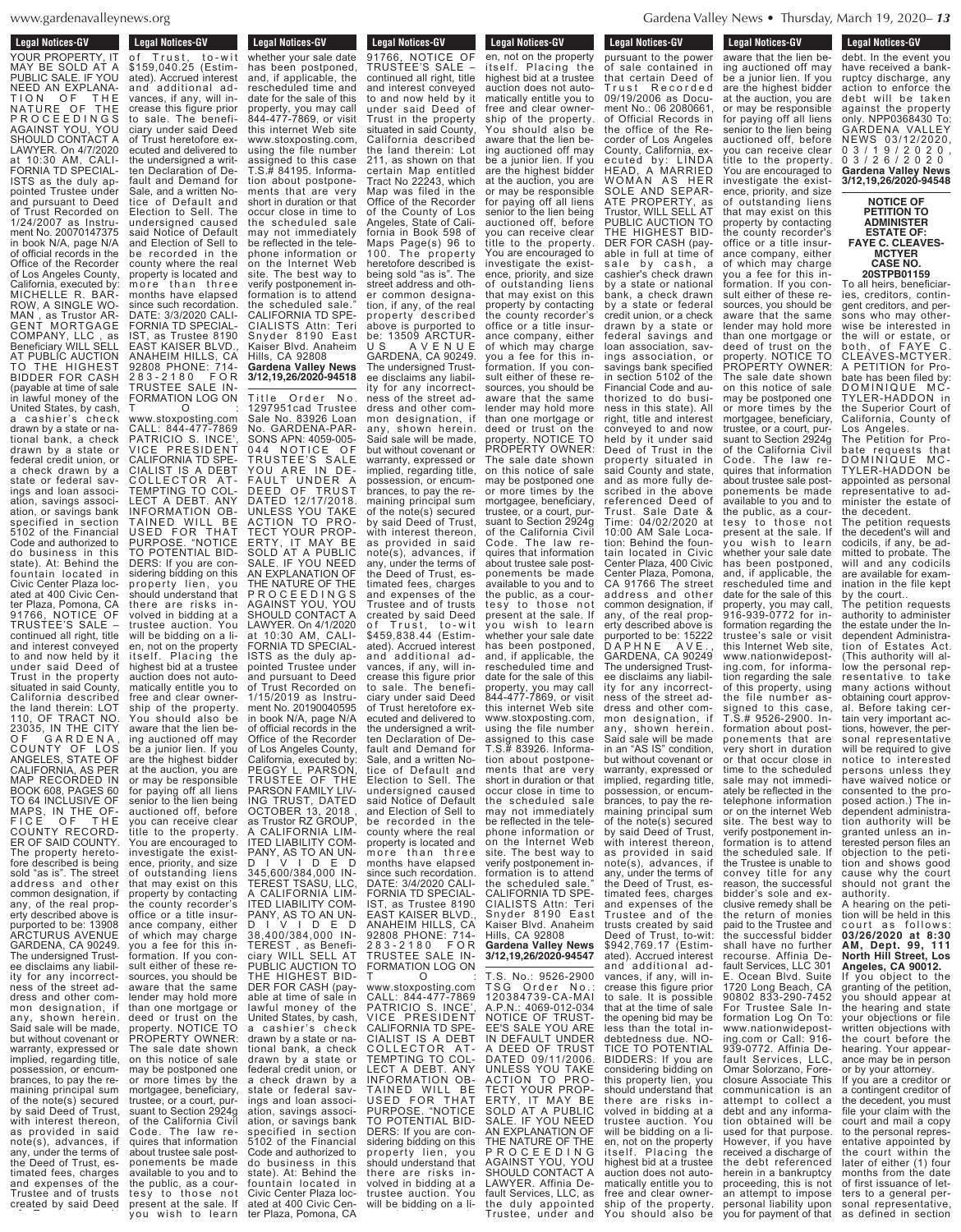## **Legal Notices-GV**

Legal Nutles-GV 58(b) of the California Probate Code, or (2) 60 days from the date of mailing or personal delivery to you of a notice under section 9052 of the California Probate Code. Other California statutes and legal authority may affect your rights as a creditor. You may want to consult with an attorney knowledgeable in California law.

You may examine the file kept by the court. If you are a person interested in the estate, you may file with the court a Request for Special Notice (form DE-154) of the filing of an inventory and appraisal of estate assets or of any petition or account as provided in Probate Code section 1250. A Request for Special Notice form is available from the court clerk. Attorney for Petitioner:

Davis R. Zellmer, Esq., 5150 E. Pacific Coast Hwy, Ste. 200, Long Beach, CA 90804, 562- 760-1630. **Gardena Valley News-**

**3 / 1 2 , 1 9 , 2 6 / 2 0 2 0 - 9 4 6 1 1**

### **ORDER TO SHOW CAUSE FOR CHANGE OF NAME CASE NO.**

**20CMCP00021** TO ALL INTERESTED PERSONS: Petitioner: LEARTIS SMITH filed a petition with this court for a decree changing names as follows: LEARTIS SMITH to CLAUDE FRANKLIN SMITH.

THE COURT OR-DERS that all persons interested in this matter shall appear before this court at the hearing indicated below to<br>show cause, if any, show cause, if any, why the petition for change of name should not be granted. Any person objecting to the name changes described above must file a written objection that includes the reasons for the objection at least two court days before the matter is scheduled to be heard and must appear at the hearing to show cause why the petition should not be granted. If no written objection is timely filed, the court may grant the petition without a hearing.

### **NOTICE OF HEARING April 07, 2020**

### **8:30 a.m., Dept. A Room: 904 Superior Court 1725 Main Street Santa Monica, CA 90401**

nation is shown, direc-A copy of this Order to Show Cause shall be published at least once each week for four successive weeks prior to the date set for hearing on the petition in the following newspaper of general circulation, printed in this county: Gardena Valley News DATE: JAN 31 2020 Maurice A.Leiter Judge of the Superior Court **Gardena Valley News 2/27,3/5,12,19/2020- 93877**

T.S. No. 19-31287-BA-CA Title No. 1195181

**Legal Nutles-GV** the property may be obtained by sending a written request to the beneficiary within 10 days of the date of first publication of this Notice of Sale. If the Trustee is unable to convey title for any reason, the successful bidder's sole and exclusive remedy shall be the return of monies paid to the Trustee, and the successful bidder shall have no further recourse. The requirements of California Civil Code Section 2923.5(b)/2923.55(c) were fulfilled when the Notice of Default was recorded. NOTICE TO<br>POTENTIAL BID-OTENTIAL DERS: If you are considering bidding on this<br>property lien. you property lien. should understand that there are risks involved in bidding at a trustee auction. You will be bidding on a lien, not on the property itself. Placing the highest bid at a trustee auction does not automatically entitle you to free and clear ownership of the property. You should also be aware that the lien being auctioned off may be a junior lien. If you are the highest bidder at the auction, you are or may be responsible for paying off all liens senior to the lien being auctioned off, before you can receive clear title to the property. You are encouraged to investigate the existence, priority, and size of outstanding liens that may exist on this property by contacting the county recorder's office or a title insurance company, either of which may charge you a fee for this information. If you consult either of these resources, you should be aware that the same lender may hold more than one mortgage or deed of trust on the property. NOTICE TO PROPERTY OWNER: The sale date shown on this notice of sale may be postponed one or more times by the mortgagee, beneficiary, trustee, or a court, pursuant to Section 2924g of the California Civil Code. The law requires that information about trustee sale postponements be made available to you and to the public, as a courtesy to those not present at the sale. If you wish to learn whether your sale date has been postponed, and, if applicable, the rescheduled time and date for the sale of this property, you may call or visit this Internet W e b s i t e www.ndscorp.com/sale using the file number assigned to this case 19-31287-BA-CA. Information about postponements that are very short in duration or that occur close in time to the scheduled sale may not immediately be reflected in the telephone information or on the Internet Web Legal Notices-GV A.P.N. 4067-025-124 NOTICE OF TRUST-EE'S SALE. YOU ARE IN DEFAULT UNDER A DEED OF TRUST DATED 02/26/2009. UNLESS YOU TAKE ACTION TO PRO-TECT YOUR PROP-ERTY, IT MAY BE SOLD AT A PUBLIC SALE. IF YOU NEED AN EXPLANATION OF THE NATURE OF THE P R O C E E D I N G AGAINST YOU, YOU SHOULD CONTACT A LAWYER. A public auction sale to the highest bidder for cash, (cashier's check(s) must be made payable to National Default Servicing Corporation), drawn on a state or national bank, a check drawn by a state or federal credit union, or a check drawn by a state or federal savings and loan association, savings association, or savings bank specified in Section 5102 of the Financial Code and authorized to do business in this state; will be held by the duly appointed trustee as shown below, of all right, title, and interest conveyed to and now held by the trustee in the hereinafter described property under and pursuant to a Deed of Trust described below. The sale will be made in an "as is" condition, but without covenant or warranty, expressed or implied, regarding title, possession, or encumbrances, to pay the remaining principal sum of the note(s) secured by the Deed of Trust with interest and late charges thereon, as provided in the note(s), advances, under the terms of the Deed of Trust, interest thereon, fees, charges and expenses of the Trustee for the total amount (at the time of the initial publication of the Notice of Sale) reasonably estimated to be set forth below. The amount may be greater on the day of sale. Trustor: Kinuko Hisanaga and Mitsuo Asami Duly Appointed Trustee: National Default Servicing Corporation Recorded 02/27/2009 as Instrument No.<br>20090282958 (or Book, 20090282958 (or Book,<br>Page) of the Official Records of Los Angeles County, CA. Date of Sale: 04/23/2020 at 9:00 AM Place of Sale: Doubletree Hotel Los Angeles-Norwalk, Vineyard Ballroom, 13111 Sycamore Drive, Norwalk, CA 90650 Estimated amount of unpaid balance and other charges: \$282,962.36 Street Address or other common designation of real property: 15904 Ocean Lane Gardena, CA 90249 A.P.N.: 4067-025-124 The undersigned Trustee disclaims any liability for any incorrectness of the street address or other com-mon designation, if any, shown above. If

*Legal Notices-GV* Legal Nutries-GV Date: 03/09/2020 National Default Servicing Corporation c/o Tiffany & Bosco, P.A., its agent, 1455 Frazee Road, Suite 820 San Diego, CA 92108 Toll Free Phone: 888-264- 4010 Sales Line 855- 219-8501; Sales Website: www.ndscorp.com By: Rachael Hamilton, Trustee Sales Representative 03/19/2020, 0 3 / 2 6 / 2 0 2 0 , 0 4 / 0 2 / 2 0 2 0 **Gardena Valley News 3 / 1 9 , 2 6 , 4 / 2 / 2 0 2 0 - 9 4 6 5 9 Legal Notices-GV** 

> LOS ANGELES COUNTY DEPART-MENT OF REGIONAL PLANNING NOTICE OF PUBLIC HEARING

The Los Angeles County Regional Planning Commission will conduct a public hear-<br>ing to consider the ing to consider the project described below. You will have an opportunity to testify, or you can submit written comments to the planner below or at the public hearing. If the final decision on this proposal is challenged in court, testimony may be limited to issues raised before or at the public hearing.

Hearing Date an d Time: Wednesday , Time: Wednesday,<br>April 29, 2020 at 9:00 a.m.

Hearing Location: 320 West Temple St., Hall of Records, Rm. 150, Los Angeles, CA 9 0 0 1 2

P r o i e c t R P P L 2 0 2 0 0 0 1 0 0 3

Project Location: Countywide

CEQA Exemption: This project is statutorily exempt per Public Resources Code section 21080.17 and categorically exempt per CEQA Guidelines section 15303.

Project Description: Proposed ordinance to establish new development standards and case processing procedures for accessory dwelling units and junior accessory dwelling units pursuant to sections 65852.2 and 65852.22 of the California Government Code.

For more information regarding this project, contact Zoe Axelrod, Los Angeles County Department of Regional Planning (DRP), 320 W. Temple St., Los Angeles, CA 90012. Telephone: (213) 974- 6417, Fax: (213) 626- 0434, E-mail: zaxelrod@planning.lacounty .gov. Case materials are available online at<br>http://planning.lacounty http://planning.lacounty .gov/adu/ordinance, at all County libraries, and at the Calabasas Library located at 200 Civic Center Way,<br>Calabasas, CA 91302, Calabasas, CA 91302,<br>and Altadena Library (Main Library) located at 600 East Mariposa Street, Altadena, CA 91001. All correspondence received by DRP shall be considered a site. The best way to formation is to attend the scheduled sale.

verify postponement in-

no street address or other common desig-

tions to the location of

### **Legal Notices-GV** Legal Nutries-dv

public record.

If you need reasonable accommodations or auxiliary aids, contact the Americans with Disabilities Act (ADA) Coordinator at (213) 974-6488 (Voice) or (213) 617-2292 (TDD) with at least 3 business days' notice.

Si necesita más información por favor llame al (213) 974- 6427. 3/19/20 **CNS-3353514#**

**GARDENA VALLEY NEWS Gardena Valley News 3/19/2020-94776**

**ORDER TO SHOW CAUSE FOR CHANGE OF NAME CASE NO.**

**20CMCP00036** TO ALL INTERESTED PERSONS: Petitione LINH MY NGUYEN filed a petition with this court for a decree changing names as follows: LINH MY NGUY-EN to MYLINH NGUY-EN. THE COURT OR-DERS that all persons interested in this matter shall appear before this court at the hearing indicated below to show cause, if any, why the petition for change of name should not be granted. Any person objecting to the name changes described above must file a written objection that includes the reasons for the objection at least two court days before the matter is scheduled to be heard and must appear at the hearing to show cause why the petition should<br>not be granted If no not be granted. If no written objection is timely filed, the court may grant the petition without a hearing. **NOTICE OF HEARING**

**April 30, 2020 8:30 a.m., Dept. A Room: 904**

**Superior Court 200 West Compton Blvd**

**Compton, CA 90220** A copy of this Order to Show Cause shall be published at least once each week for four successive weeks prior to the date set for hearing on the petition in the following newspa-per of general circulation, printed in this county: Gardena Valley News DATE: FEB 19 2020 Maurice A.Leiter Judge of the Superior Court **Gardena Valley News**

## **2/27,3/5,12,19/2020- 93882 NOTICE OF**

**PETITION TO ADMINISTER ESTATE OF KAY CAROL LONG Case No. 20STPB02250**

To all heirs, beneficiaries, creditors, contingent creditors, and persons who may otherwise be interested in the will or estate, or both, of KAY CAROL LONG A PETITION FOR PROBATE has been

filed by Daniel Long in the Superior Court of

# **Example 1** Legal Notices-GV

THE PETITION re-

**94780 Legal Nutries-GV** California, County of LOS ANGELES. THE PETITION FOR PROBATE requests that Daniel Long be appointed as personal representative to administer the estate of the decedent.

quests authority to administer the estate under the Independent Administration of Estates Act. (This authority will allow the personal representative to take many actions without obtaining court approval. Before taking certain very important actions, however, the personal representative will be required to give notice to interested persons unless they have waived notice or consented to the proposed action.) The independent administration authority will be granted unless an interested person files an objection to the petition and shows good cause why the court should not grant the authority.

8). documents will be available two weeks http://planning.lacounty garding the case may A HEARING on the petition will be held on April 6, 2020 at 8:30 AM in Dept. No. 99 located at 111 N. Hill St., Los Angeles, CA 9 0 0 1 2 . IF YOU OBJECT to the granting of the petition, you should appear at the hearing and state your objections or file written objections with the court before the hearing. Your appearance may be in person or by your attorney. IF YOU ARE A CRED-ITOR or a contingent creditor of the decedent, you must file your claim with the court and mail a copy to the personal representative appointed by the court within the later of either (1) four months from the date of first issuance of letters to a general personal representative, as defined in section 58(b) of the California Probate Code, or (2) 60 days from the date of mailing or personal delivery to you of a notice under section 9052 of the California Probate Code. Other California stat-

garding this case. If you require reasonor auxiliary aids, conans with Disabilities utes and legal authority may affect your rights as a creditor. You may want to con-sult with an attorney knowledgeable in California law. YOU MAY EXAMINE the file kept by the court. If you are a person interested in estate, you may file with the court a Re-quest for Special Notice (form DE-154) of the filing of an inventory and appraisal of estate assets or of any petition or account as provided in Probate Code section 1250. A Request for Special Notice form is available from the court clerk.

**Attorney for petitioner: THOMAS M DUROSS ESQ SBN 278656 DUROSS & DUROSS**

**LLP** 505 N SEPULVEDA BLVD STE 12

### avalleynews **CASE NO. DESCRIPTION**

**Legal Notices-GV 19STPB07725** Legal Nutrices-GV

ies, creditors, contingent creditors, and persons who may otherwise be interested in the will or estate, or both, of MACK RUSH. A PETITION for Probate has been filed by: MINTI WEST in the Su-**Example 1** Separate Legal Notices-GV Leyal Nutices-dv MANHATTAN BEACH CA 90266-3241 CN968994 LONG Mar 19,26, Apr 2, 2020 **Gardena Valley News 3/19,26, 4/2/2020- NOTICE OF PUBLIC**

**HEARING** NOTICE IS HEREBY GIVEN that the Los<br>Angeles County Angeles County ("County") Regional Planning Commission will conduct a public hearing to consider an amendment to the county zoning code (Title 22 of the County Code) that is intended to control the potential impacts caused by high-cost lenders in the unincorporated areas of the County. This project, the Alternative Financial Services Ordinance, is categorically exempt from the California Environmental Quality Act ("CEQA") pursuant to the State CEQA Guidelines Section 15308 (Actions by<br>Regulatory Agencies Regulatory

for Protection of the Environment – Class

Case:2020-000078-(1-

Hearing Location: Hall

320 West Temple Street, Room 150 Los Angeles, CA

Contact: Larry L. Jara-

Department of Regional Planning ("DRP") 320 West Temple

Los Angeles, CA

The agenda and case

prior to the public hearing at DRP and at

Written comments re-

be sent prior to the hearing to Larry Jaramillo. Additionally, interested or affected parties may testify or provide written comment at the hearing re-

able accommodations

tact the ADA (Americ-

Act) Coordinator at (213) 974-6488 (Voice) or (213) 617-2292  $\frac{(110)(1100)(1000)}{(100)(1100)(1100)}$ <br>(TDD), at least three

**3/19/2020-94797 NOTICE OF PETITION TO ADMINISTER ESTATE OF: MACK RUSH CASE NO. 19STPB07725**

RPPL2020000655 Hearing Time: Wednesday, April 29, 2020

Project No.:

at 9:00 a.m.

of Records

9 0 0 1 2

Street

9 0 0 1 2 (213) 974-6432 LJaramillo@planning.la

county.gov

.gov/afs.

millo

5)

perior Court of California, County of Los Angeles. The Petition for Probate requests that MINTI WEST be appointed as personal representative to ad-

minister the estate of the decedent. The petition requests authority to administer the estate under the Independent Administra-<br>tion of Estates Act of Estates Act. (This authority will allow the personal representative to take many actions without obtaining court approval. Before taking certain very important actions, however, the personal representative will be required to give notice to interested persons unless they have waived notice or consented to the proposed action.) The independent administration authority will be granted unless an interested person files an objection to the petition and shows good cause why the court should not grant the

authority. A hearing on the petition will be held in this court as follows: **05/11/2020 at 8:30 AM, Dept. 4, 111 North Hill Street, Los Angeles, CA 90012.** If you object to the granting of the petition, you should appear at the hearing and state your objections or file written objections with the court before the hearing. Your appear-

ance may be in person or by your attorney. If you are a creditor or a contingent creditor of the decedent, you must file your claim with the court and mail a copy to the personal representative appointed by the court within the later of either (1) four months from the date of first issuance of letters to a general personal representative, as defined in section 58(b) of the California Probate Code, or (2) 60 days from the date of mailing or personal delivery to you of a notice under section 9052 of the California Probate Code. Other California statutes and legal authority may affect your rights as a credit-or. You may want to consult with an attor-

ney knowledgeable in California law. You may examine the file kept by the court. If you are a person interested in the estate, you may file with the court a Request for Special Notice (form DE-154) of the filing of an inventory and appraisal of estate assets or of any petition or account as provided in Probate Code section 1250. A Request for Special Notice form is available from the court clerk.

Petitioner: MINTI To all heirs, beneficiar- WEST, 12950 S

business days in advance. Si necesita más información, por favor llame al (213) 974- 6411. 3/19/20 **CNS-3353873# GARDENA VALLEY NEWS Gardena Valley News**